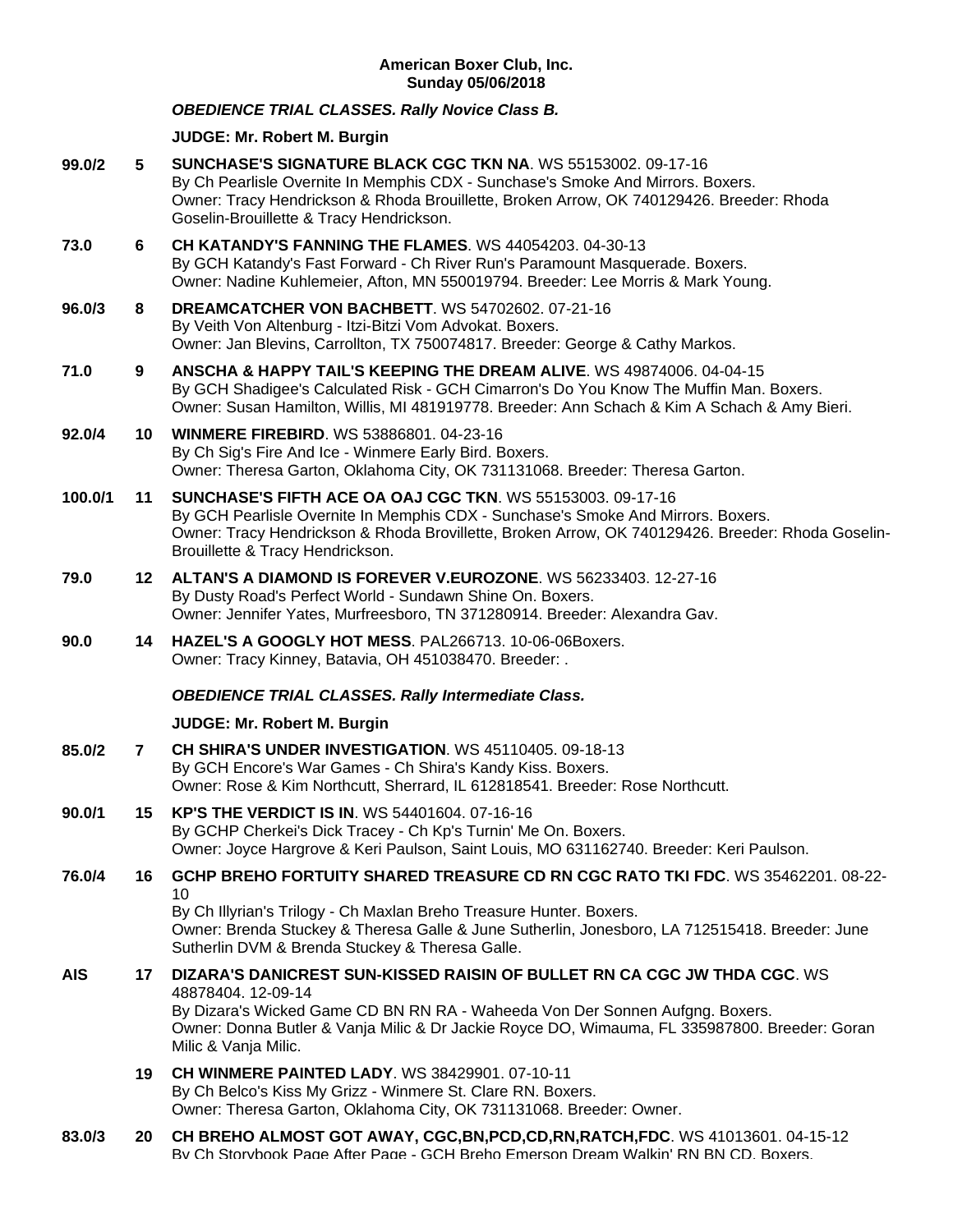Owner: Suzanne Crites & Brenda Stuckey & Karen Emerson & T Galle, Hot Springs, AR 719132832. Breeder: Suzanne Crites & Brenda Stuckey & Karen Emerson & T Galle.

- **75.0 21 [DIXIE'S LIL' SWEETHEART RN NF NA NAJ FDC RATN](http://www.infodog.com/my/drlookup2.htm?makc=WS%2049433901&mdog=Dixie%27s+Lil%27+Sweetheart+RN+NF+NA+NAJ+FDC+RATN&wins=all)**. WS 49433901. 02-09-15 By Ch Breho No Holding Back CDX GN RA CAA - Dixie's South'rn Sunshine CD BN RA CAA. Boxers. Owner: Robin Vaughan, West Fork, AR 727742937. Breeder: Robin Vaughan.
- **71.0 22 [PRISM'S DANCING LITTLE VIXEN RN SIN CGC](http://www.infodog.com/my/drlookup2.htm?makc=WS%2054319903&mdog=Prism%27s+Dancing+Little+Vixen+RN+SIN+CGC&wins=all)**. WS 54319903. 07-02-16 By GCHP Cherkei's Dick Tracey - Happy Tail's Star Dancer. Boxers. Owner: Erin & Tom Rezmer, Lombard, IL 601483050. Breeder: Michelle M Spanel.
	- **23 [CH LANDO'S I'M YOUR HUCKELBERRY BN RN CA CGC](http://www.infodog.com/my/drlookup2.htm?makc=WS%2042286501&mdog=Ch+Lando%27s+I%27m+Your+Huckelberry+BN+RN+CA+CGC&wins=all)**. WS 42286501. 11-06-12 By Lando's Locked N' Loaded CA - Lando's Onyx To Goodness Of Tadd CA CGC. Boxers. Owner: Trish Olinghouse & Dean Olinghouse, Neosho, MO 648502061. Breeder: Trish Olinghouse & Donna Doane.

#### *OBEDIENCE TRIAL CLASSES. Rally Advanced Class B.*

## **JUDGE: [Mr. Robert M. Burgin](http://www.infodog.com/show/judge/jdgprofile.htm?jn=18811)**

- **Y27O 18 [GCH SAVOY SICILIAN LOVE ME THUNDER CGC TKI RN](http://www.infodog.com/my/drlookup2.htm?makc=WS%2052347504&mdog=GCH+Savoy+Sicilian+Love+Me+Thunder+CGC+TKI+RN&wins=all)**. WS 52347504. 12-26-15 By Haberl's Love Over Gold CDX GN RE CA - Savoy Sicilian Thunder Bunny. Boxers. Owner: Michele Valente & BJ Barnhart, Oviedo, FL 327654802. Breeder: Wendy Mayhall.
- **74.0/4 24 [TEALCREST'S BECK AND CALL UDX OM1 MX MXJ RN](http://www.infodog.com/my/drlookup2.htm?makc=WS%2040917801&mdog=Tealcrest%27s+Beck+And+Call+UDX+OM1+MX+MXJ+RN&wins=all)**. WS 40917801. 03-12-12 By Ch Tealcrest's Luck Of The Irish CD RA AX MXJ NF CA - Miro-Tealcrests What's UR Name RN CA. Boxers. Owner: Mary Nee & Jill Hootman, Fairview Hts, IL 622083521. Breeder: Jill C Hootman & Robin Kennedy.
- **98.0/1 25 [MACH SUNCHASE'S RUNNING THE RED UD RAE2 MXG MJS OF CA CGCA BN](http://www.infodog.com/my/drlookup2.htm?makc=WS%2035563706&mdog=MACH+Sunchase%27s+Running+The+Red+UD+RAE2+MXG+MJS+OF+CA+CGCA+BN&wins=all)**. WS 35563706. 10- 14-10

By GCH Breezewood's Lord Of Wystmont CDX RA - Sunchase's Little Black Dress UDX RA AX AXJ CA OF OM1 CGCA. Boxers.

Owner: Tracy L Hendrickson & Rhoda Brouillette, Broken Arrow, OK 74012. Breeder: Tracy Hendrickson.

- **71.0 26 [BULLETS OLIVER WAITS FOR NO ONE BN RN CD](http://www.infodog.com/my/drlookup2.htm?makc=WS%2032620804&mdog=Bullets+Oliver+Waits+For+No+One+BN+RN+CD&wins=all)**. WS 32620804. 11-11-09 By Ch Bullet Braveheart Of Suro - Ch Savoyes Honky-Tonk Gold. Boxers. Owner: Don & Debi White, Plant City, FL 335655453. Breeder: Dr Jackie Royce.
- **A 27 [OLYMPIC'S TAKE IT AWAY CD PCD BN RE CA CGCA CGCU TKN](http://www.infodog.com/my/drlookup2.htm?makc=WS%2049995002&mdog=Olympic%27s+Take+It+Away+CD+PCD+BN+RE+CA+CGCA+CGCU+TKN&wins=all)**. WS 49995002. 02-20-15 By Ch Oak Knoll's Justice For All - Olympic's What Can I Say?. Boxers. Owner: Debora & Randall Hall & Julie Wilmore, Louisville, KY 402226645. Breeder: Julie Wilmore & Claudia Parsons.
- **80.0/3 28 [XCALIBUR VON BACHBETT](http://www.infodog.com/my/drlookup2.htm?makc=WS%2041461305&mdog=Xcalibur+Von+Bachbett&wins=all)**. WS 41461305. 05-24-12 By Adonis Vom Grand Kevin - Icke Vom Silvertbach. Boxers. Owner: Jan Blevins, Carrollton, TX 750074817. Breeder: Cathy & George Markos.
- **87.0/2 29 [CH 4M'S SHAME ON ME CD RN OJ OF CGC](http://www.infodog.com/my/drlookup2.htm?makc=WS%2051377704&mdog=Ch+4M%27s+Shame+On+Me+CD+RN+OJ+OF+CGC&wins=all)**. WS 51377704. 08-09-15 By GCH CherKei's Dick Tracey - GCH Cinnibon N 4M's Shameless. Boxers. Owner: Todd & Sherry Buchla, Marietta, GA 300641224. Breeder: Suzanne & Alfred Rodriguez & Bonnie Wagaman.

#### *OBEDIENCE TRIAL CLASSES. Rally Excellent Class B.*

#### **JUDGE: [Mr. Robert M. Burgin](http://www.infodog.com/show/judge/jdgprofile.htm?jn=18811)**

- **99.0/1 25 [MACH SUNCHASE'S RUNNING THE RED UD RAE2 MXG MJS OF CA CGCA BN](http://www.infodog.com/my/drlookup2.htm?makc=WS%2035563706&mdog=MACH+Sunchase%27s+Running+The+Red+UD+RAE2+MXG+MJS+OF+CA+CGCA+BN&wins=all)**. WS 35563706. 10- 14-10 By GCH Breezewood's Lord Of Wystmont CDX RA - Sunchase's Little Black Dress UDX RA AX AXJ CA OF OM1 CGCA. Boxers. Owner: Tracy L Hendrickson & Rhoda Brouillette, Broken Arrow, OK 74012. Breeder: Tracy Hendrickson.
- **A 27 [OLYMPIC'S TAKE IT AWAY CD PCD BN RE CA CGCA CGCU TKN](http://www.infodog.com/my/drlookup2.htm?makc=WS%2049995002&mdog=Olympic%27s+Take+It+Away+CD+PCD+BN+RE+CA+CGCA+CGCU+TKN&wins=all)**. WS 49995002. 02-20-15 By Ch Oak Knoll's Justice For All - Olympic's What Can I Say?. Boxers.